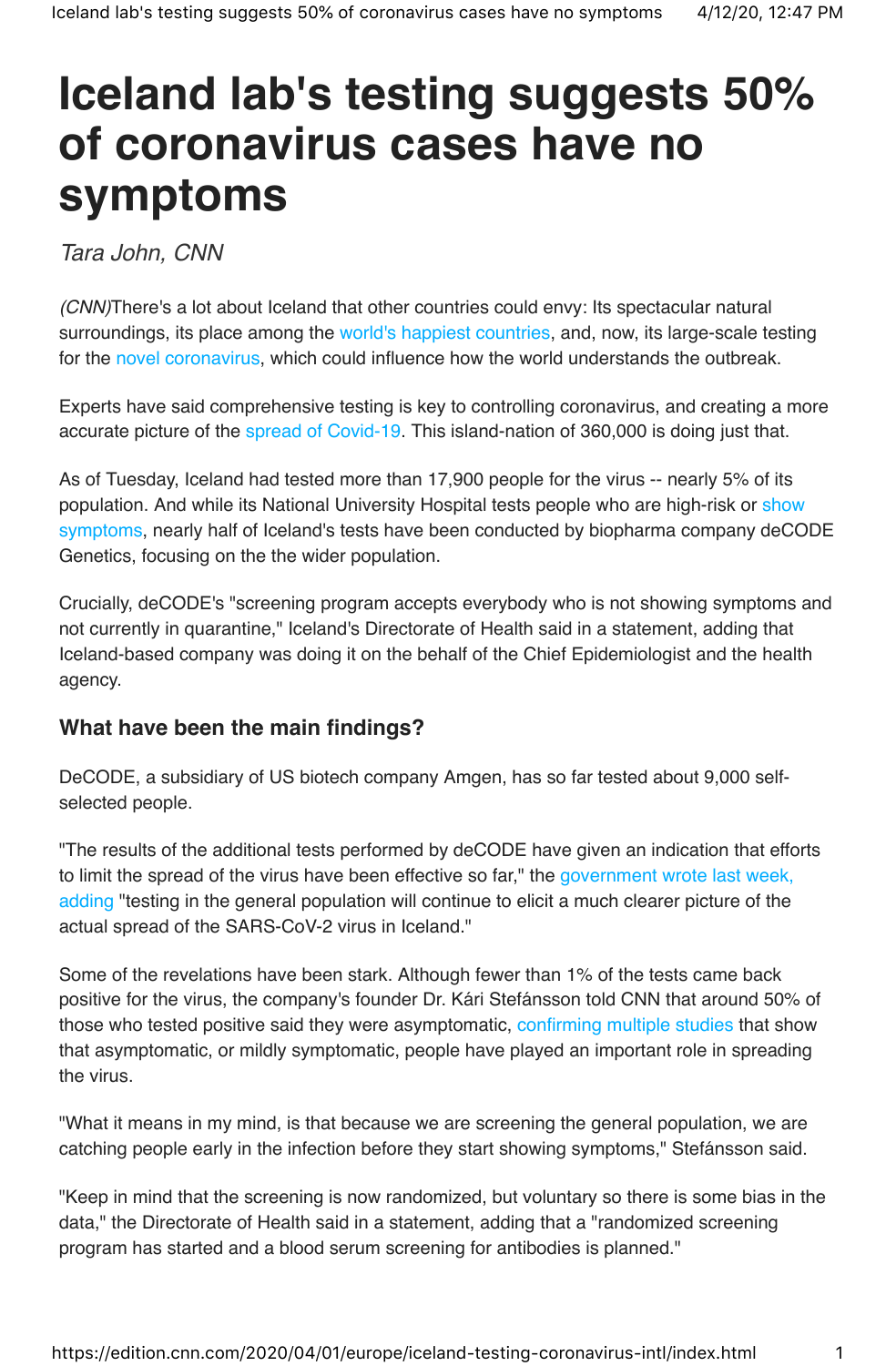The work has also helped researchers to visualize the spread of the virus. "We can determine the geographic origin of the virus in every single [virus] in Iceland," he said, adding there are specific, minor mutations for the virus that came from Italy, Austria and the UK. "There was one that is specific to the west coast of the United States," he added.

Stefánsson wonders whether mutations in the virus are "responsible, in some way, for how differently people respond to it -- some just develop a mild cold, while some people need a respirator," or whether a person's genetics dictates their condition.

"Or is it a combination of these two?" he asks.

His company is in a better position than most to answer that question, as it already has the medical and genotype data of nearly half of Iceland's population.

## **Why has Iceland chosen not to implement a lockdown?**

Iceland has yet to take many of the draconian measures seen across Europe and Asia of statewide lockdowns, though the island country has banned gatherings of 20 people or more and closed secondary and tertiary schools.

Officials say more restrictive measures haven't been needed because they were better prepared and armed with data to track the virus.

"Testing and contact tracing are one of the key reasons why a lockdown has not been considered necessary up to this point," its Directorate of Health said in a statement to CNN.

"There is also another reason, no less important, we have pursued a very aggressive policy of quarantine for individuals -- suspected to be at risk of having contracted the virus -- for much longer and at a higher scale than most other countries we are aware of."

Iceland began testing its population in early February, weeks before its first coronavirus-related death, Stefánsson said, adding that health officials have aggressively contact-traced and quarantined confirmed and suspected Covid-19 cases.

Government data shows that there are 1,086 confirmed infections in Iceland and 927 people currently in isolation, while more than 5,000 have left quarantine.

"The only reason that we are doing better is that we were even more vigilant," he said. "We took seriously the news of an epidemic starting in China. We didn't shrug our shoulders and say, 'this is not going to be anything remarkable.'"

Stefánsson expects the company to test at least 50,000 people -- around 13% of the population -- before the virus has run its course.

"It is extraordinarily important to know what the distribution in the society in general is because when you're designing measures to contain the virus," health officials need to know if the virus is running rampant through the community or circulating among clusters, he said.

Iceland has not been immune to supply shortages. Stefánsson said there were problems obtaining swabs for the tests, but these have since been rectified.